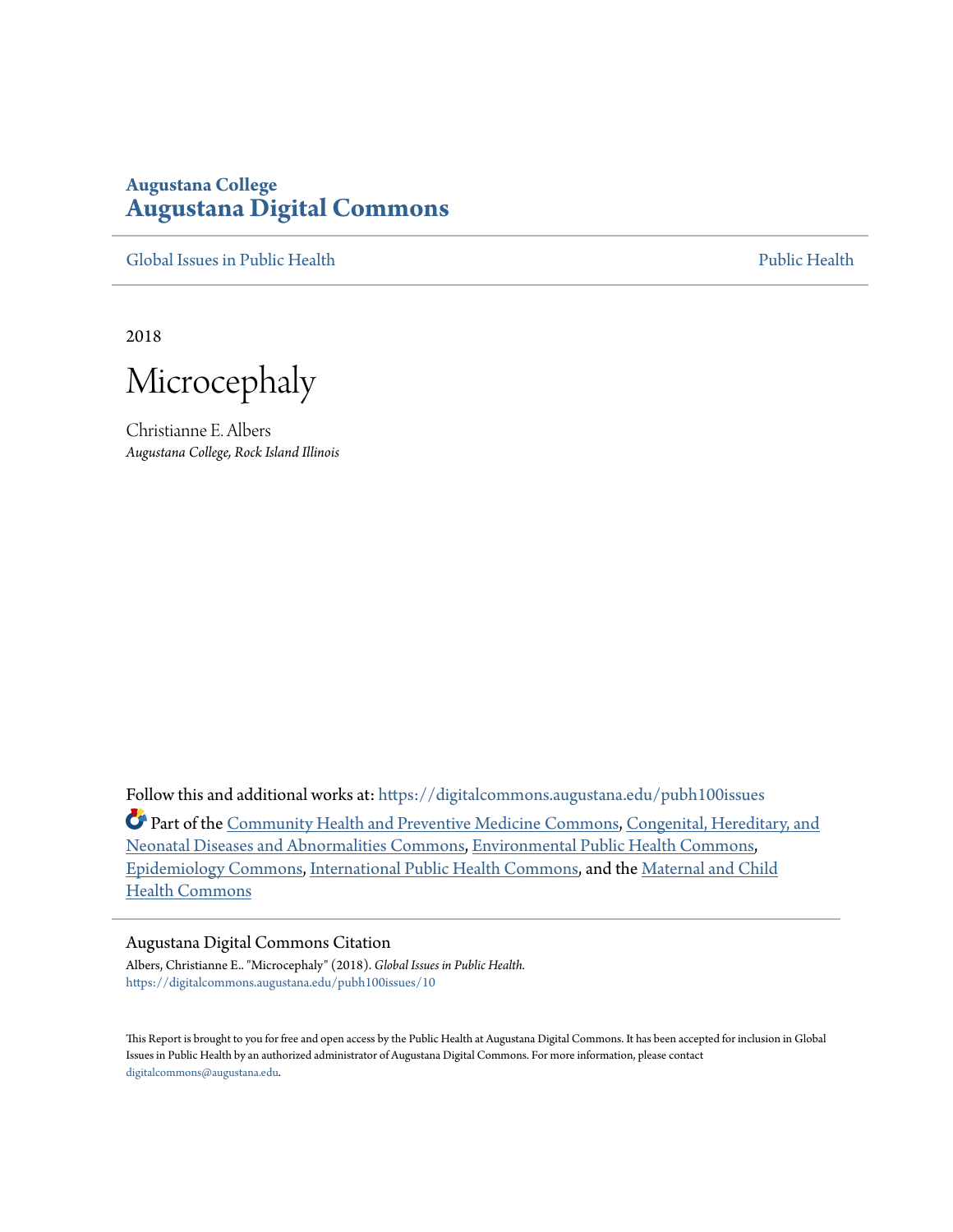# **MICROCEPHALY**

## Category of Condition

Microcephaly is noncommunicable meaning it cannot be passed on from one person to another in the way a the common cold would. Additionally, it can be categorized as environmental as different factors raise the risk, for example location can raise the risk of an unborn infant developing microcephaly.

### **Causes**

- ✦ Genetic defect
- $\triangle$  Severe malnutrition
- ✦ Exposure to drugs and alcohol during development
- ✦ Interruption of blood supply to infant's brain
- ✦ Various viruses and infections: Zika, Rubella, Toxoplasmosis, Cytomegalovirus and many more (CDC, 2016)



https://www.cdc.gov/ncbddd/birthdefects/images/microcephaly-comparison-triple-350px.jpg

### **Microcephaly**

Microcephaly is where the head of an infant is smaller than what is typical. The head of the infant is examined after birth and then is compared to standard growth charts for diagnosis (CDC, 2016). Microcephaly may cause brain development to be delayed or damaged resulting in delays in developmental milestones. Many babies born with microcephaly may demonstrate no other symptoms at birth but go on to develop epilepsy, cerebral palsy, learning disabilities, hearing loss and vision problems. In some cases, children with microcephaly develop entirely normally (WHO, 2016).

#### **Epidemiology**

In Pernambuco State, Brazil, 2155 microcephaly cases were identified between 1 August 2015 and 15 October 2016, 988 of which satisfied WHO InterGrowth standards for Microcephaly (Jaenisch et al., 2016). The mortality rate of microcephaly is so low it makes it hard to record. Typically, microcephaly is rare, but with these other infections, like Zika, becoming more prevalent, the number of cases has increased. The largest issue in a child contracting microcephaly comes down to their location. Those who live in affected areas with Zika are at a greater risk than those who are not.